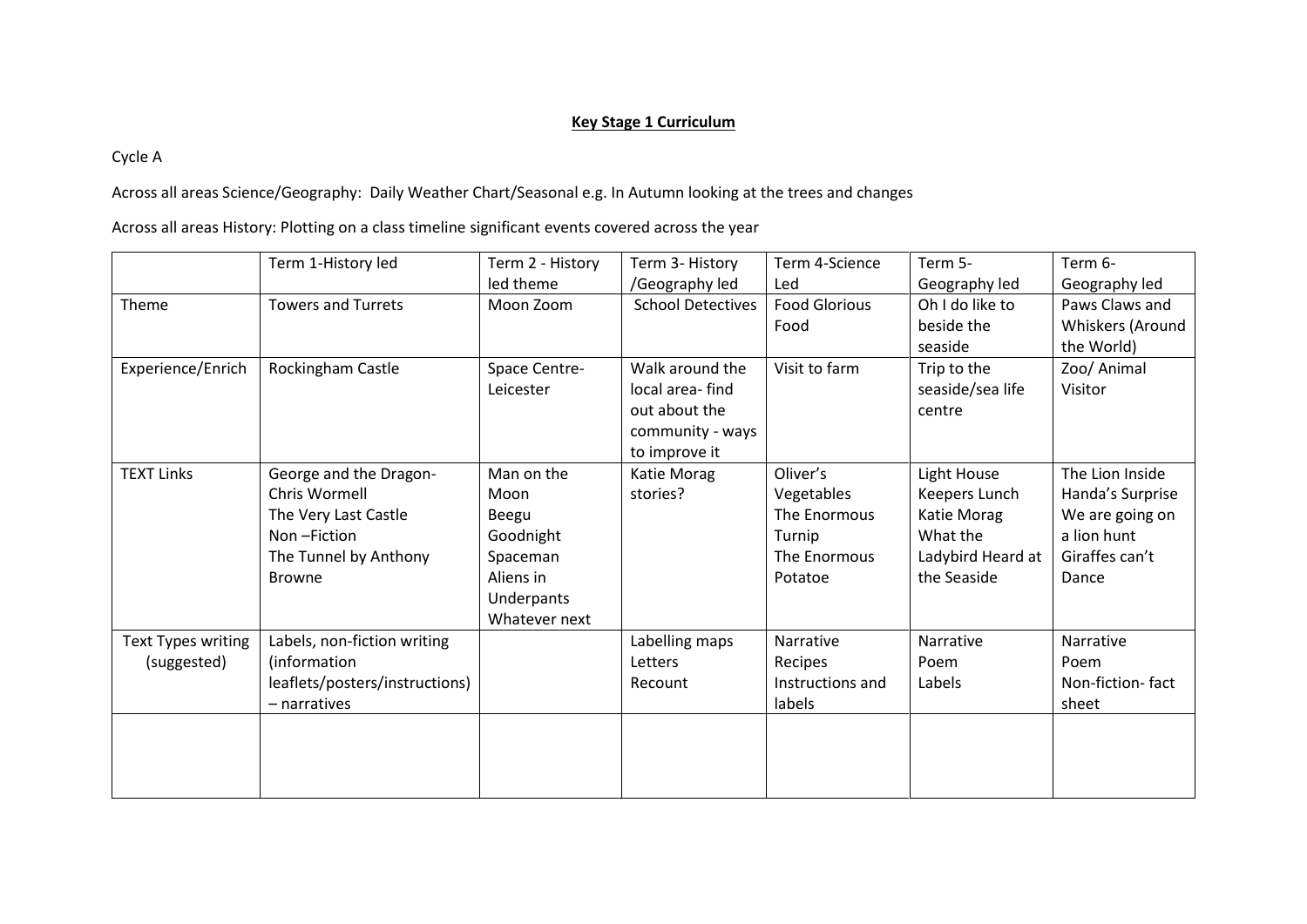| <b>History Link</b> | Castles-changes beyond   | Significant           | History focus-     | N/A               | N/A                      | Significant      |
|---------------------|--------------------------|-----------------------|--------------------|-------------------|--------------------------|------------------|
|                     | living memory            | person-astronaut      | how it has         |                   |                          | person-David     |
|                     |                          | - e.g. Tim Peake      | changed over the   |                   |                          | Attenborough     |
|                     |                          | (changes within       | years- find about  |                   |                          |                  |
|                     |                          | living memory),       | the history of our |                   |                          |                  |
|                     |                          | <b>Neil Armstrong</b> | school and how it  |                   |                          |                  |
|                     |                          |                       | has changed        |                   |                          |                  |
| Geography Link      | Local study-Rockingham   | Satellite pictures    | Local area study   | Seasons           | Contrasting              | Continents $-$   |
|                     | Castle                   |                       | Create maps        | Weather           | Locality UK with         | Place knowledge  |
|                     |                          |                       | Looking at aerial  | Seasonal growing  | $local area -$           | contrasting      |
|                     |                          |                       | images             |                   | <b>Physical Features</b> | locality         |
|                     |                          |                       |                    |                   |                          | Using globes and |
|                     |                          |                       |                    |                   |                          | atlases          |
| Science             | Materials- creating      | Materials             |                    | Animals including | Animals                  | Animals          |
|                     | drawbridges-testing for  |                       |                    | humans-healthy    | Weather                  |                  |
|                     | strength (linked to DT)  |                       |                    | living            |                          |                  |
|                     |                          |                       |                    | Plants            |                          |                  |
| Art/DT              | DT-construction-Castle   | DT-construction-      | Famous local       | Food Technology   | Art-sketching            | Art - Printing   |
|                     | construction (levers and | Rocket build          | artists            | -DT               |                          |                  |
|                     | mechanisms)              |                       | Painting $-$       |                   |                          |                  |
|                     |                          |                       | landscapes of      |                   |                          |                  |
|                     |                          |                       | local area/ people |                   |                          |                  |
|                     |                          |                       |                    |                   |                          |                  |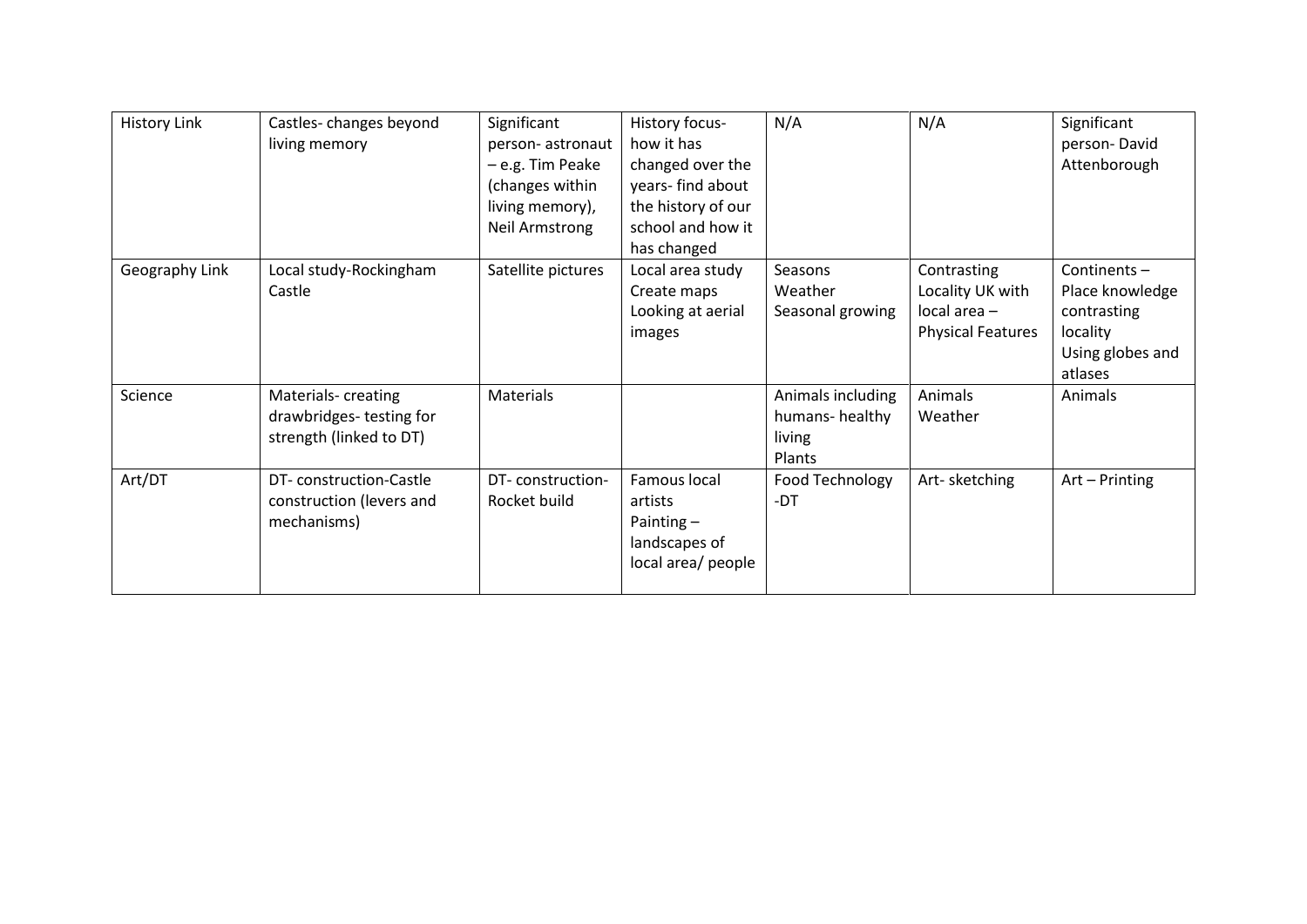## Cycle B

Across all areas Science/Geography: Daily Weather Chart/Seasonal e.g. In Autumn looking at the trees and changes

Across all areas History: Plotting on a class timeline significant events covered across the year

|                   | Term 1 - Art Lead                                                       | Term 2-<br>History/geog led<br>theme                                                    | Term 3-Science led<br><b>Theme</b>                                                                              | Term 4-Science led<br>theme                                                                                                                                                      | Term 5-geography<br>led theme                                                                                                               | Term 6 Science<br>led-plants                                   |
|-------------------|-------------------------------------------------------------------------|-----------------------------------------------------------------------------------------|-----------------------------------------------------------------------------------------------------------------|----------------------------------------------------------------------------------------------------------------------------------------------------------------------------------|---------------------------------------------------------------------------------------------------------------------------------------------|----------------------------------------------------------------|
| Theme             | <b>Mixtures and Mess</b>                                                | <b>London Calling</b>                                                                   | Enchanted<br>Woodlands                                                                                          | Splendid Skies/<br><b>Wonderful Weather</b>                                                                                                                                      | Land Ahoy                                                                                                                                   | How does your<br>garden grow                                   |
| Enrich/Experience | Science visitor/<br><b>Roald Dahl</b><br>Museum trip                    |                                                                                         | Trip to<br>woodland/nature<br>walk in local area                                                                |                                                                                                                                                                                  |                                                                                                                                             | Garden Centre/<br>School Garden/<br>Kingswood Kitchen<br>Visit |
| <b>TEXT Links</b> | Roald Dahl-<br>George's<br>Marvellous<br>Medicine                       | Paddington stories<br>The Queens Hat<br>The Queens<br>Handbag<br>The Queens<br>Knickers | <b>Hansel and Gretal</b><br>The Squirrels who<br>squabbled<br>The Gruffalo<br>Anthony Browne<br>into the Forest | A Year in Percy's<br>Park-Nick<br>Butterworth<br>Here we are-Oliver<br><b>Jeffers</b><br>The Rhythm of the<br>Rain- Graeham<br><b>Baker Smith</b><br>Kipper's Book of<br>Weather | The Nights Pirate<br>The Great Explorer-<br>Chris Judge<br>The Wonders of the<br>World-Carron<br><b>Brown</b><br>Pirates Love<br>Underpants | The Curious<br>Garden-Peter<br><b>Brown</b><br>The Tiny Seed   |
| <b>Text Types</b> | Labels, lists and<br>captions, recipes,<br>poetry, stories,<br>leaflets |                                                                                         |                                                                                                                 |                                                                                                                                                                                  |                                                                                                                                             | List<br>Labels<br>Narrative<br>Instructions                    |
|                   |                                                                         |                                                                                         |                                                                                                                 |                                                                                                                                                                                  |                                                                                                                                             |                                                                |